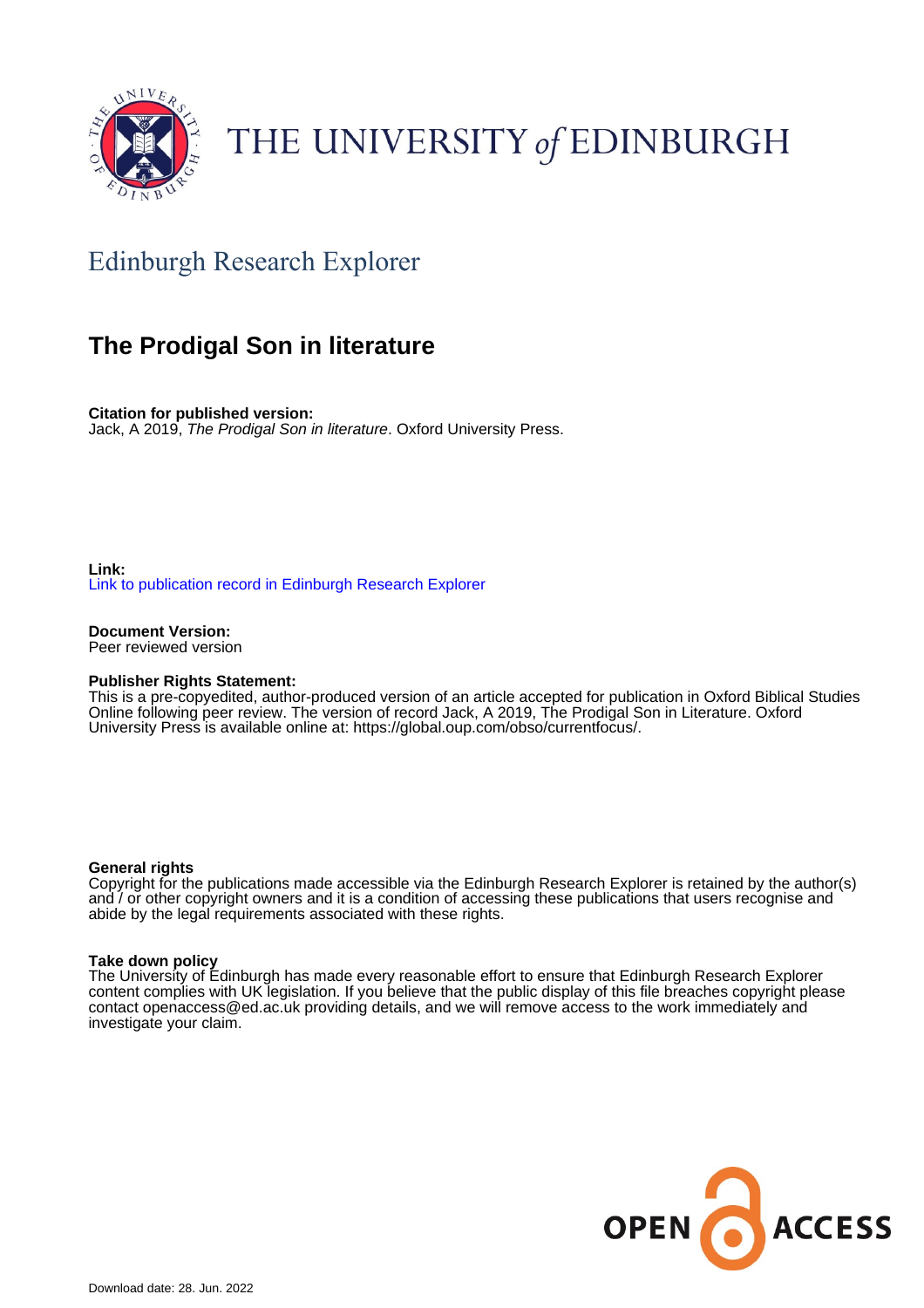### Focus On… The Prodigal Son in Literature

Media of all kinds find the story of the Prodigal Son and his family (Luke 15:11-32) a compelling touchstone for storylines involving the leaving and returning of disgraced offspring and siblings. In April 2019, BBC Radio 4's long-running series, *The Archers*, appropriated the theme in the return of Freddie from prison, prompting Lily, his sister, to mutter darkly about having to eat fatted calf sandwiches. In *Borgen* writer Adam Price's recent Danish TV drama, *Ride Upon the Storm*, the flawed priest's son, Christian, returns from a life-changing trip to Nepal and the Prodigal Son references are explicit when the family sits down to a celebration meal. All is well until, alone with his son, the priest tells Christian he is aware of his true motives and warns Christian that he should never ask anything from him again (Series 1, episode 8). The moment is shocking because it is unexpected, jolting the easy certainties of familiarity with the plot. Whether appealing to the stereotypes of a surly stay-at-home sibling or undermining the expected reaction of the loving father, modern appropriations of the parable depend on a recognition of the trope.

In my recently published book, *The Prodigal Son in English and American Literature: Five Hundred Years of Literary Homecomings* (Jack 2019), many of the texts considered make explicit reference to the parable. Often the tag is the word "prodigal" itself, sometimes even in the title, as in some of the texts from the American short story tradition (Bret Harte's "Mr Thompson's Prodigal" [1870]; Thomas Wolfe's "The Return of the Prodigal" [1934]). Sometimes characters refer to themselves as characters from the parable, as John Ames does in Marilynne Robinson's *Gilead*: "I was the good son, so to speak, the one who never left his father's house" (2006, p. 272). Alternatively, the narrator or a character may label another in terms which clearly associate them with a figure in the parable: In Shakespeare's *Richard II*, the newly-crowned king asks, "Can no man tell of my unthrifty son| Tis full three months since I did see him last" (5.3.1-2), setting up the connection between Hal and the Prodigal Son which will extend through *Henry IV* Parts 1 and 2 and *Henry V*.

"Riotous living" is another tag which offers great imaginative potential as well as a clear interpretative steer towards the parable. The Elizabethan Prodigal Plays of John Lyly (such as *Euphues* [1581]) and others take delight in fully embodying "riotous living" in the lives of their protagonists, far beyond the passing reference made by the older brother to his father. This element of the story can take up over half of the play, offering a comic interlude or a warning to those watching who might be tempted to stray.

The "swine" in the Prodigal's lowest moment also function as markers in later texts. They make an appearance in Shakespeare's *King Lear*, when Cordelia refers to her father having being "hovel[led]… with swine" (4.7.39) during his self-imposed exile, although this was not part of the scene presented to the audience. Elizabeth Bishop's poem sets "The Prodigal" of its title in a literal pig-sty, his ambivalent relationship with the pigs, both homely ("The pigs stuck out their little feet and snored") and horrific ("the sow that always ate her young"), both pushes him towards and pulls him back from the decision to go home.

The parable, particularly in its AV translation, seeps its way through the centuries into multiple literary texts. Such clear allusions raise expectations about the direction of the narrative which may or may not be met in a conventional way. The homeward-bound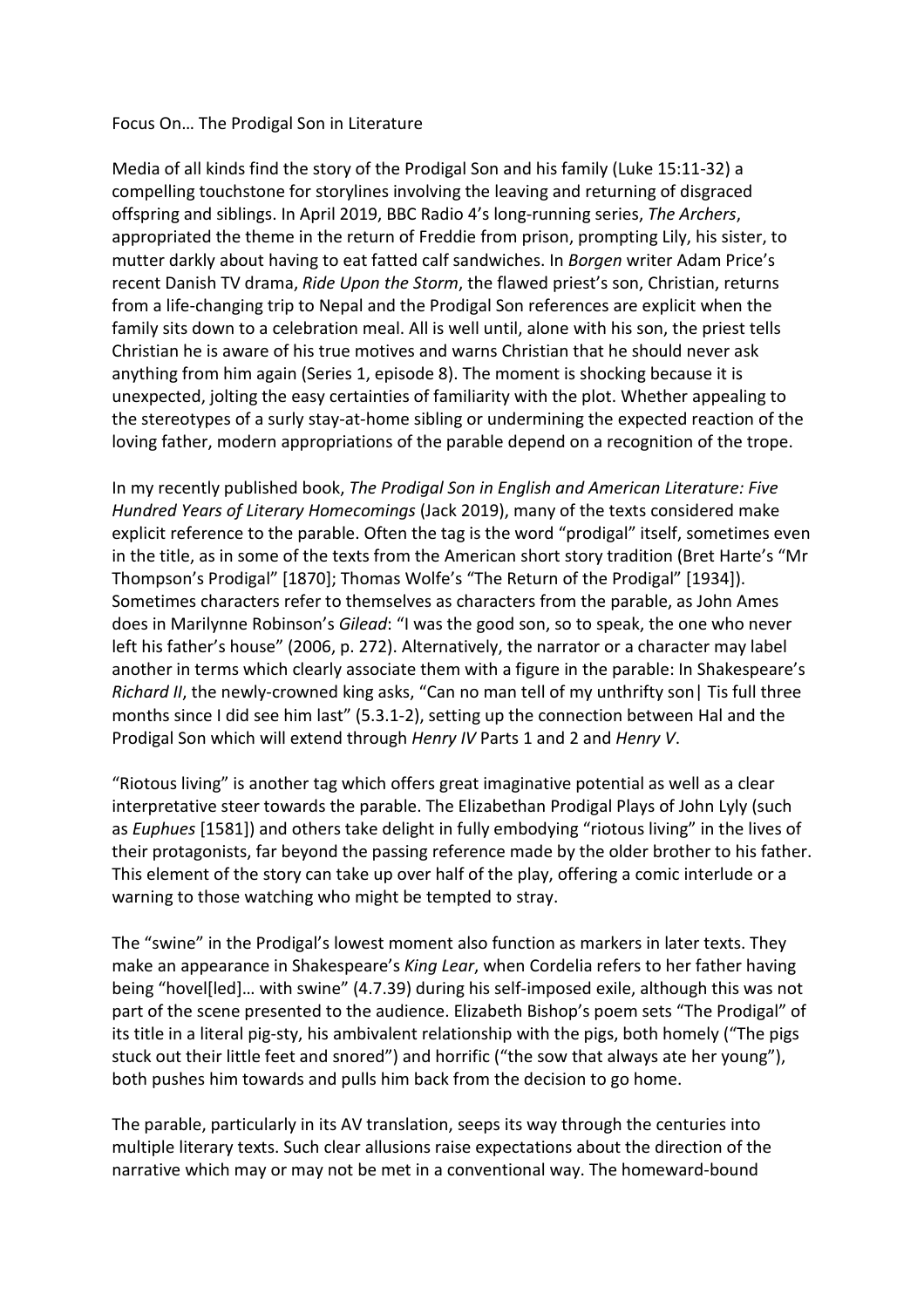characters in the American short story tradition often find that while they may long to return, there is no place for them at home any more: their exile has changed them inexorably. Robinson's John Ames must discover what it means to understand himself not just as the older brother but also as the Prodigal Son, and as the waiting father, in order to come home to himself. Lear is Cordelia's "Poor perdu" (4.7.35), the "child-changed father" (4.7.17): here the daughter takes on the role of the father. And so her perspective and character, with its strong Christ-like echoes, is established as the one which brings peace in the land. Edgar has the last word, asserting the universal significance of Cordelia's original response to her father:

The weight of this sad time we must obey; Speak what we feel, not what we ought to say. (5.3.323-4)

Direct references to the parable of the Prodigal Son in literary texts establish a fleeting moment of familiarity, often only to move in a different direction entirely.

Victorian novelists such as George Eliot and Elizabeth Gaskell refer to aspects of the parable explicitly and also more obliquely reflect on its narrative trajectory. Stephen Marx, in his *Shakespeare and the Bible* (2000), would refer to the latter relationship between the biblical and literary texts as midrashic. The whole story is retold in a new way for a new context. George Eliot uses a pictorial representation of the scenes of the parable as an ironic commentary on the fate of Maggie Tulliver in *The Mill on the Floss* (1860). The narrator records Maggie seeing a set of prints depicting the story of the Prodigal Son when, as a child, she had returned to the house in despair at having killed her brother's rabbits by neglect. While there is a comic element to the scene (the parable family are in the costume of the characters in Samuel Richardson's novel *The History of Sir Charles Grandison* [1753]), Maggie's expressed regret that the subsequent story of the Prodigal Son is untold is presented with some sympathy. It invites the reader to read the rest of the novel, and Maggie's story in particular, as the continuation of the parable. However, the adult Maggie, returning as an apparent Prodigal after an ill-judged but innocent running away with a suitor, is not welcomed back into the family home. It is only after her tragic death that she is exonerated. Eliot offers an interpretation of the parable in the novel which operates as a critique of the sexual and social mores of her time, highlighting the human consequences of judging others, and the contingent nature of the judgemental attitudes in the first place.

Similarly, Mrs Gaskell's *North and South* (1854) signals an interest in the parable in Margaret's assertion she will take on her rightful position in the house, in nursing her mother, in "something of the spirit of the Elder Brother" (p. 146). There is a son who has left home and returns, under suspicion of mutiny which the family and he dispute. And there are contrasting maternal figures: one, Mrs Thornton, who idolises her son; the other, Margaret's mother, who feared she had lost her daughter when she was sent away to live with wealthy relatives. In the spirit of Mrs Gaskill's Unitarian, social Gospel beliefs, the novel suggests it is in interacting positively with the community in which you are called that a sense of home is achieved. The central characters, Margaret Hale and John Thornton, discover this in different ways: Margaret discovers a way to be at home in the alien "North" with her family, while John must assert his independence from his mother in order to make a home with Margaret. The identification of the father figure in the parable with God is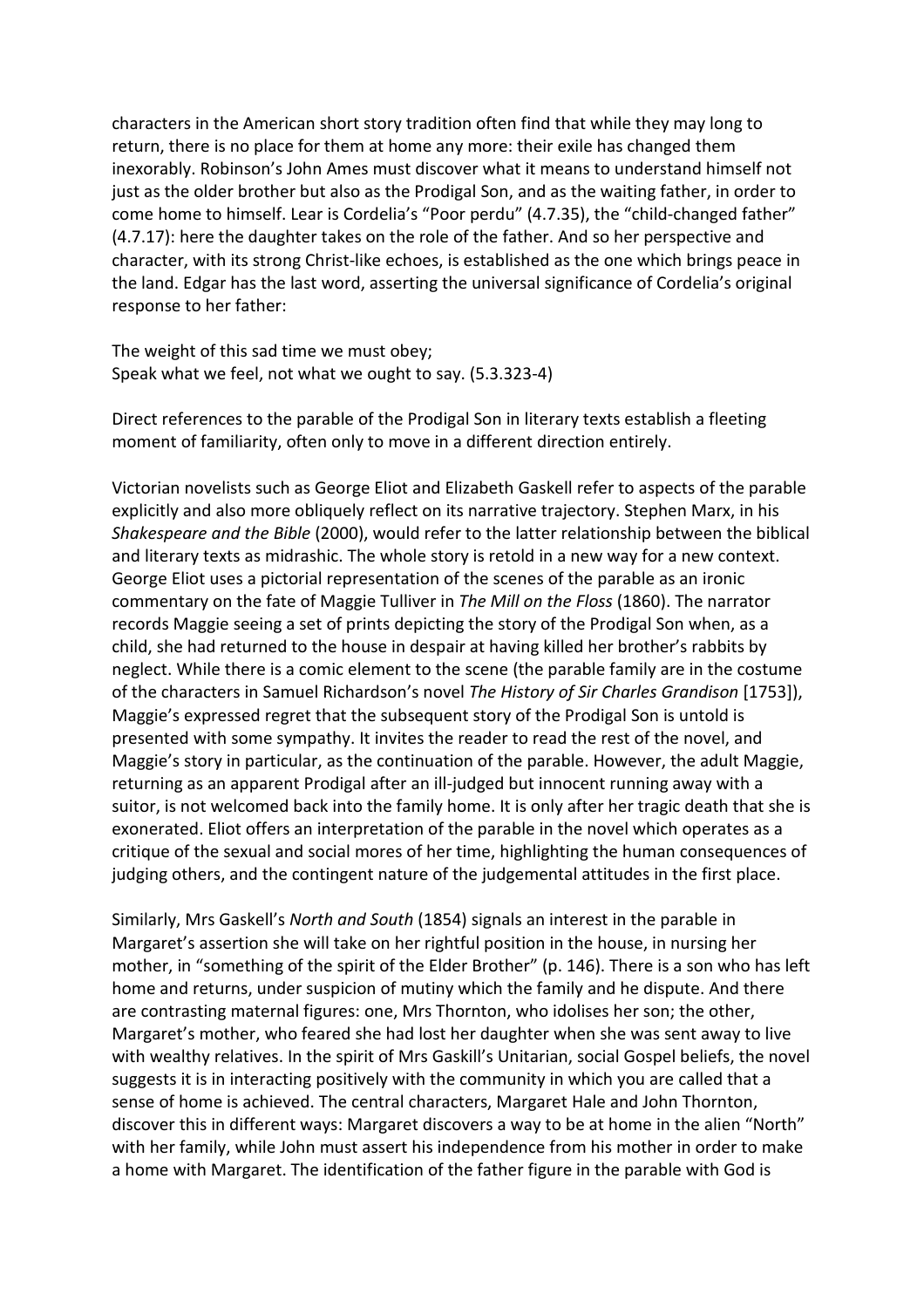resisted, and the parable operates as a metaphor for right living in a changing society, for those with ears to hear and a willingness work things out for themselves.

The modern novelist, James Robertson, offers a rather more bleak, yet still midrashic reading of the parable in *The Testament of Gideon Mack* (2006). Here there are no direct references to the parable at all, but home as a place to leave and a place to be longed for is a central theme of the novel. Gideon's father is as controlling as the father in the parable, deliberately taking on himself the attributes of God which are often transferred onto that figure: he is the dominant figure in the household and in the church where he is minister, demanding respect, even fear, and making the rules for others to obey. Even as a child, Gideon understands home to be a waiting room from which to escape. The contrast between being lost and found, dead and alive, haunt Gideon in his restless search for a place to belong. He trains as a minister but his lack of belief leads to a psychologically damaging chasm between appearance and reality. When he falls into the Black Gorge, he is assumed to be dead but on his return to "life", he describes an experience of communion with a figure who claims to be the devil, himself thoroughly disillusioned with modern life. Persuaded by this figure to return to the real world to make a connection with his mother, Gideon finds only emptiness in his mother's eyes, as dementia has robbed her of memory or understanding. And so Gideon believes he must instead return to be with the one whom he believes has shown him both truth and understanding. The novel suggests, by obliquely implying the homecoming offered by the devil figure is illusory, isolating and ultimately deadly, that the parable offers little hope for the modern person. Few alternatives are offered in a society which finds the notion of God as an authority figure unconvincing. The existence of the devil figure is left open to doubt by the structure of the novel, in parallel with its other intertextual predecessor, James Hogg's *The Private Memoirs and Confessions of a Justified Sinner* (1832). The quest for a supernatural solution to the human longing to be found seems to lead nowhere in the modern world of the text. The interaction between the parable and the novel highlights that longing as part of the human condition, and leaves Gideon and the reader with little hope of a positive answer. As Leah Hadomi (1992, p. 19) concludes, in her exploration of the homecoming theme in mid-twentieth century American drama:

There is no escape. The relationship to the family and its expression in literature is so powerful that it continues to assert itself even if there is no 'father', no 'mother', no family to return to… Modern drama deconstructs the archi-pattern of the prodigal son only to restate the eternal truth of the desire of man to return.

Whether the parable of the Prodigal Son operates as a quarry for direct quotation or as an archi-pattern inviting midrashic re-telling, its appropriation in literature reflects the context of the appropriator. It might be argued that it has been the negative, unspoken elements of the parable which modern readers have focused on, rather than any theological message of hope or critique of judgmentalism which the parable's setting in Luke's Gospel presupposes. And yet this message also persists, and its rejection still has the power to shock as it does to some effect in Adam Price's TV drama, *Ride Upon the Storm*. It persists too in other media, such as Margaret Adams Parker's sculpture of a scene from the parable. The sculpture was commissioned to mark the work of Duke Divinity School in the field of reconciliation,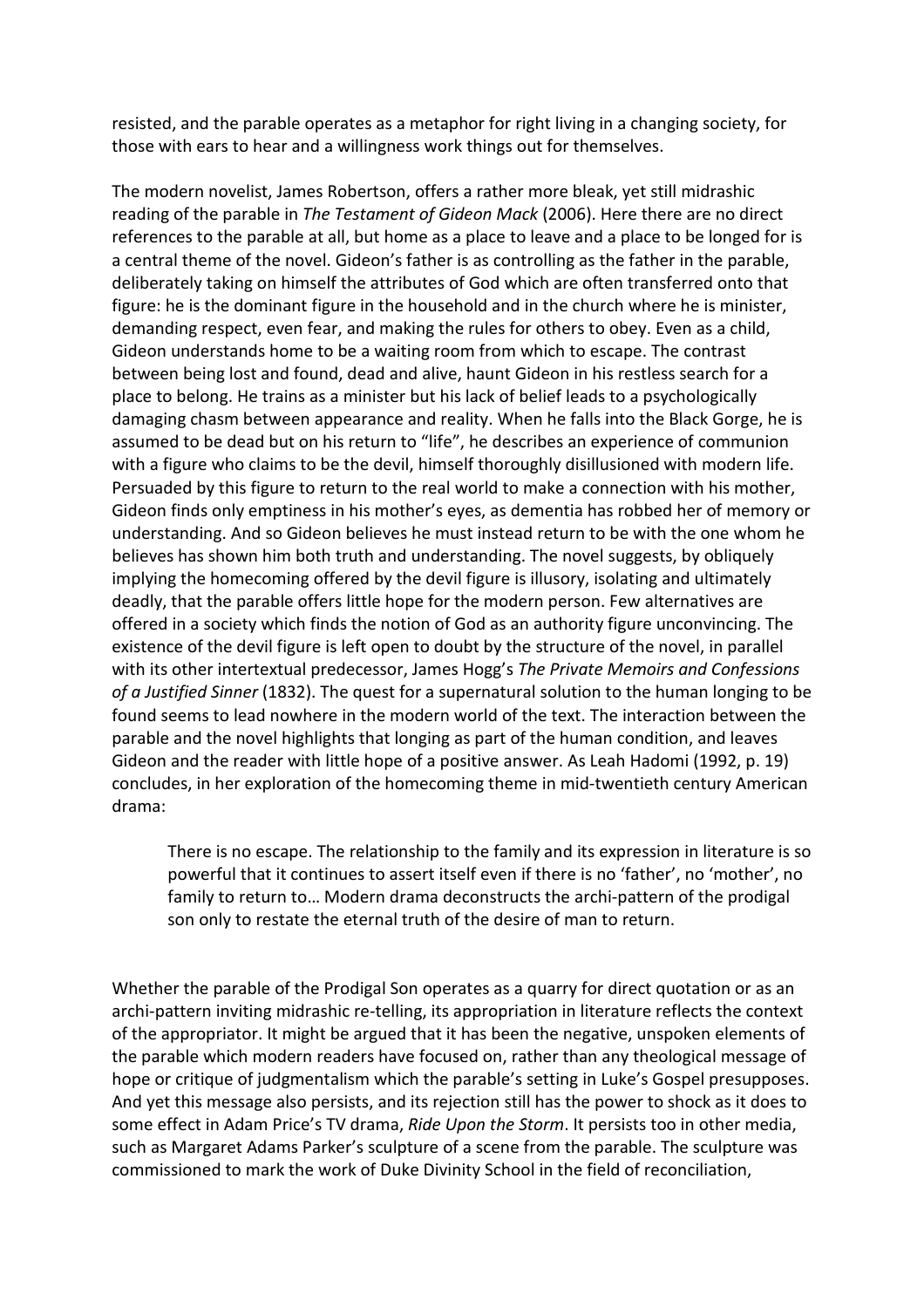### including the building of a Centre for Reconciliation in 2005

(http://www.ecva.org/wordimage/articles/parker\_reconciliation/reconciliation\_1.htm). In the sculpture, the father extends his arms to both the younger son who is kneeling at his feet and clutching him, and the older son who is standing stiffly beside him, his head turned away and his arms folded. Parker has described the father as the bridge between the two, in this scene reconstructed from the conflation of the two final scenes in the parable. The father, the smallest, weakest figure of the three, rests a hand on each son, a living yet fragile connection between them. The scene suggests that reconciliation between the brothers, rather than reconciliation between each brother and the father individually, is what will bring the narrative to a resolution.

Parker describes how she mounted the finished statue on a "lazy Susan" contraption, in its chosen spot in campus, and invited staff and students to comment on different orientations of the sculpture. As it was turned this way and that, a different face came into view, depending on where you were standing. And eventually, an orientation was agreed, and the lazy Susan was removed so the piece could be fixed in position. Sightings of the parable of the Prodigal Son in literature offer a multitude of perspectives, depending in part on whose face is the focus: the younger or older son or the father himself; and on whose back is turned, unavailable for comment or interpretation. In literature the viewer and the viewed are free to move around and explore the many contours of the parable. The sculpture, however, finally speaks of something fixed and stable, with the father at the apex of the action, connecting the strengths and failings of the brothers through a touch of the hand rather than grasped force. This in many ways is a "reconstruction" rather than a "deconstruction" of the archi-pattern. Perhaps both are needed to maintain the currency of the parable in the literary, visual and theological imagination.

## References

Bishop, Elizabeth. *Complete Poems*. London: Chatto and Windus, 1991.

Eliot, George. *The Mill on the Floss* (1860). Oxford: Oxford University Press, 2015.

Gaskell, Elizabeth. *North and South* (1854). London: Penguin, 2004.

Hadomi, Leah. *The Homecoming Theme in Modern Drama: The Return of the Prodigal*. Lewiston: The Edward Mellen Press, 1992.

Harte, Bret. "Mr Thompson's Prodigal" (1870). In *Stories and Poems by Bret Harte*, edited and introduced by William Macdonald, pp. 199-206. Oxford: Oxford University Press, 1919.

Hogg, James. *The Private Memoirs and Confessions of a Justified Sinner* (1832). Edinburgh: Edinburgh University Press, 2002.

Jack, Alison M.. *The Prodigal Son in English and American Literature: Five Hundred Yeats of Literary Homecomings*. Oxford: Oxford University Press, 2019.